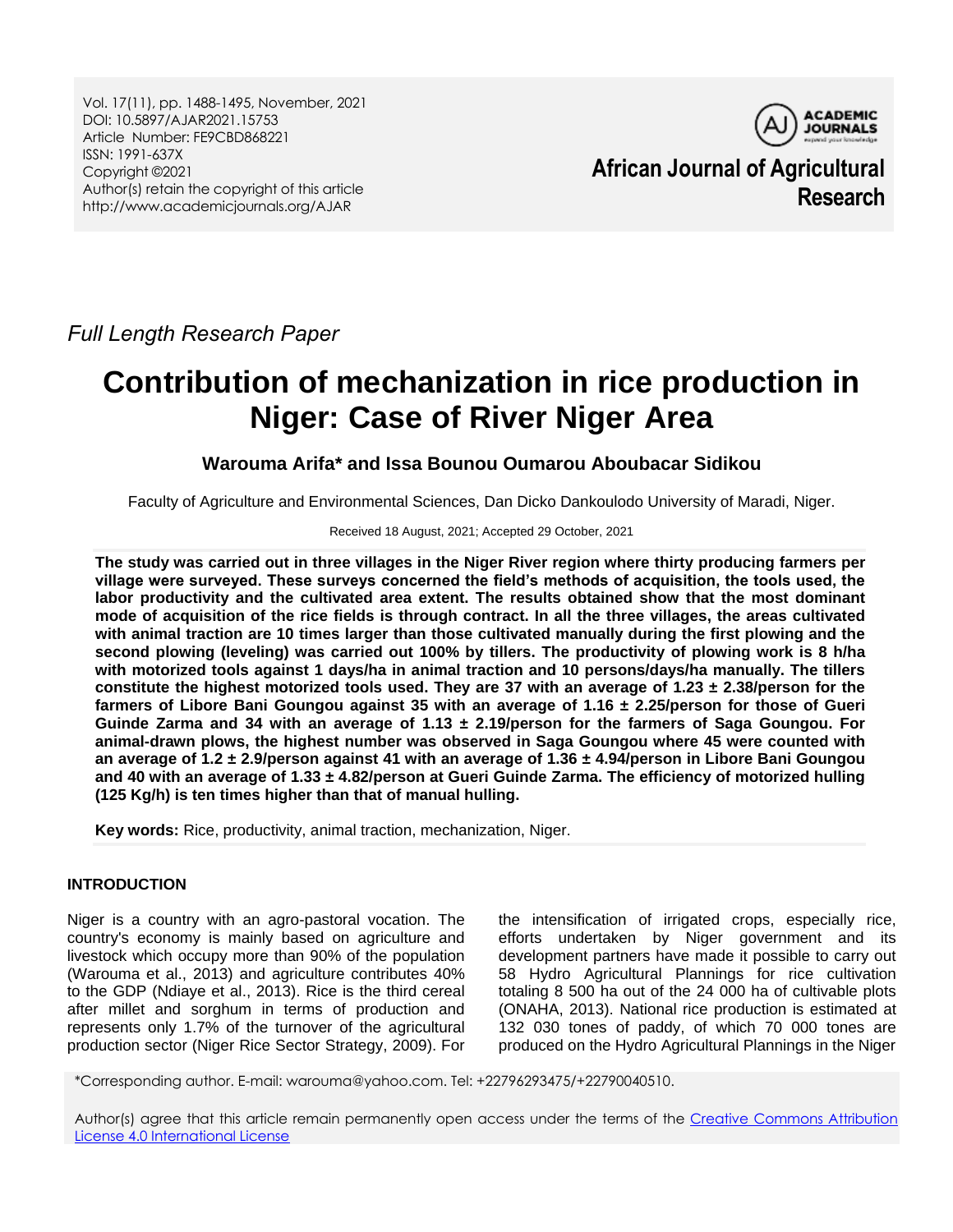River Valley and 62 030 tones excluding Hydro Agricultural Plannings (AGRHYMET, 2006). However, this production only covers one third (1/3) of the annual national needs estimated at 266 710 tones of white rice (Sido, 2010). The workforce provided by human energy is insufficient to meet the challenge in Niger. Hence, there is necessity of mechanization. In sub-Saharan Africa, agricultural mechanization is still at the earliest stage of development (Rijk, 1989). Agricultural energy is supplied by humans (65%), animals (25%) and engines (10%) (Clarke and Bishop, 2002). Mechanization contributes to increase the areas developed, to reduce the hardship of agricultural activities, to improve the quality of production and processed products on the one hand, and to foster industrialization driven by agriculture on the other hand (FAO, 2008). Several studies around the world have demonstrated the role of technology on crop yields. For example, the use of steel plows for heavy soils significantly improved grassland yields in the United States in the 1840s (Gifford, 1993). In the Office zone of Niger (Mali), the use of tiller has made it possible to achieve rice production objectives of 6 t/ha against 3 to 4 t/ha without a tiller (FAO, 2002). The increase in yields induced by mechanization was noted by Saer et al. (2021). Nowadays, many localities in Niger do not even have animal traction. However, animal-drawn mechanization is the logical transition between manual and motorized cultivation (Bichat, 1984). It is very difficult to imagine the development of agriculture without equipment (Abdourahamane et al., 2020). The development of mechanization had begun to take shape with the realization of Hydro-agricultural Plannings and the creation of the national agency for that effect (ONAHA, 2013). No study was carried out on the impact of mechanization on rice production at the level of these Hydro-agricultural Plannings. That is why this study has targeted the mechanization of rice cropping with the main objective to examine the role of mechanization in this sector in Niger.

## **MATERIALS AND METHODS**

#### **Study sites location**

The present study was carried out in the villages of Saga Goungou, Libore Bani Goungou and Gueri Guinde Zarma, all located in Niamey IV municipality located between 13°24" and 13°35" North latitude and 2°00" and 2°15" East longitude. This area is bounded to the North by the municipality of Hamdalaye, to the south by the NY V municipality, to the East by the municipality of Libore and to the West by the NY II municipality. The annual rainfall varies between 400 to 600 mm and the average annual minimum and maximum temperatures are respectively 13 and 45°C (PDC, 2009). The material used during the field surveys is composed of the followings:

(i) Draft animals from farms; (ii) Coupling equipment for farms; (iii) A GPS for determining geographic coordinates and field extent; (iv) Survey sheets intended for farmers for data collection;

(v) A camera for taking pictures;

(vi) Word, Excel and SPSS19 softwares for analysis, data processing and report writing.

It consists of collecting quantitative and qualitative data for the conduct of this study, which was carried out in the following phases: literature review, equipment used, sampling, data collection and processing.

## **Sampling**

The selection of the villages took place in the presence of the Director of Saga Hydro-Agricultural Plannings Perimeter and the Head of the cooperative. The perimeter counts 1 622 farmers spread over 11 villages. Thus, after a draw, three villages were selected to conduct the study, namely Saga Goungou, Libore Bani Goungou and Gueri Guinde Zarma. The sampling of farmers was also carried out in a random fashion. The survey was carried out on 90 farmers with 30 farmers per village.

## **Conduct of the investigation**

It took place from September  $25<sup>th</sup>$  to October 10<sup>th</sup>, 2019. The first step was to collect data from the farmers trough meetings at the cooperative office, at the perimeter plots during their work and at their homes. The second step concerned the observations made on the farms.

## **Data processing**

Excel, Word and SPSS19 softwares were used for data processing, report writing, production of graphs, tables and statistical tests. The single-way ANOVA test was used to compare means between villages and the single-sample test was used to see if the mean of a variable was different from a specified constant. These analyzes focused on the following aspects:

(i) Characterization of the surveyed farms;

(ii) Identification of mechanical tools;

(iii) Productivity evaluation.

# **RESULTS AND DISCUSSION**

The investigation shows that no woman appears on the list of surveyed farmers.

## **Methods of acquisition of rice fields**

The methods of purchasing rice fields are diversified. Some farmers have more than one type of plot acquisition, hence the grouping of acquisition as follows: Purchase, purchase and inheritance, purchase and contract, inheritance and contract, inheritance and finally contract. Operation contracts only concern those issued by the National Office for Hydro-Agricultural Plannings (ONAHA). Figure 1 shows that the contract is the most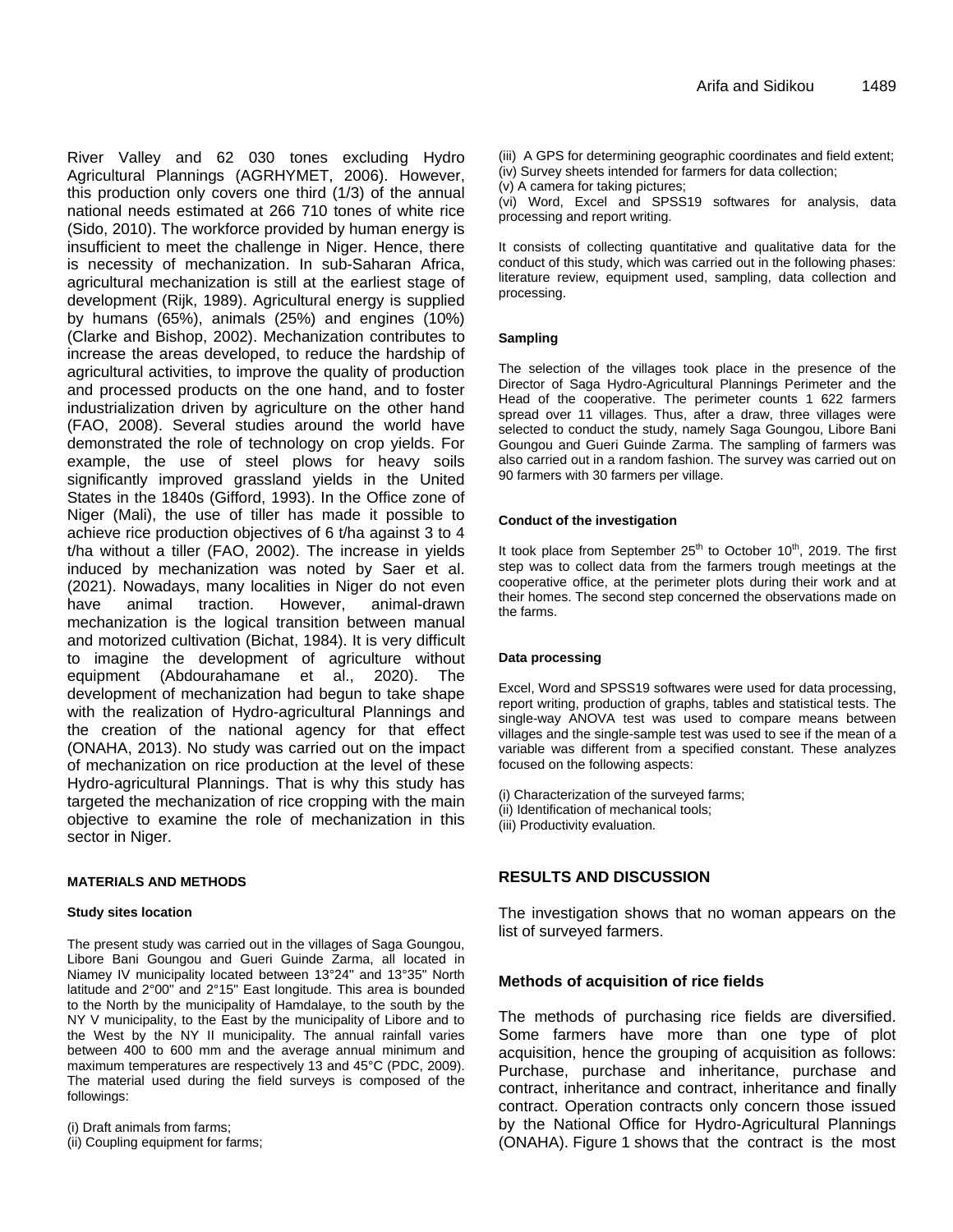

**Figure 1.** Frequency of acquisition of rice fields per village.



**Figure 2.** Agricultural manpower.

frequent among the acquisition types and this concerns all three villages while the "Inheritance and contract" grouping is the least frequent.

# **Agricultural manpower**

The agricultural manpower in the three villages are all male. 146 agricultural manpower were registered in Saga Goungou, 135 in Libore Bani Goungou and 133 in Gueri Guinde Zarma (Figure 2).

## **Surface area of farms surveyed**

The total surface areas of the villages of Saga Goungou, Libore Bani Goungou and Gueri Guinde Zarma are respectively 13.75; 14.25 and 12 ha (Figure 3). Although it is in Saga Goungou that the number of agricultural manpower is higher, the area worked by the farmers of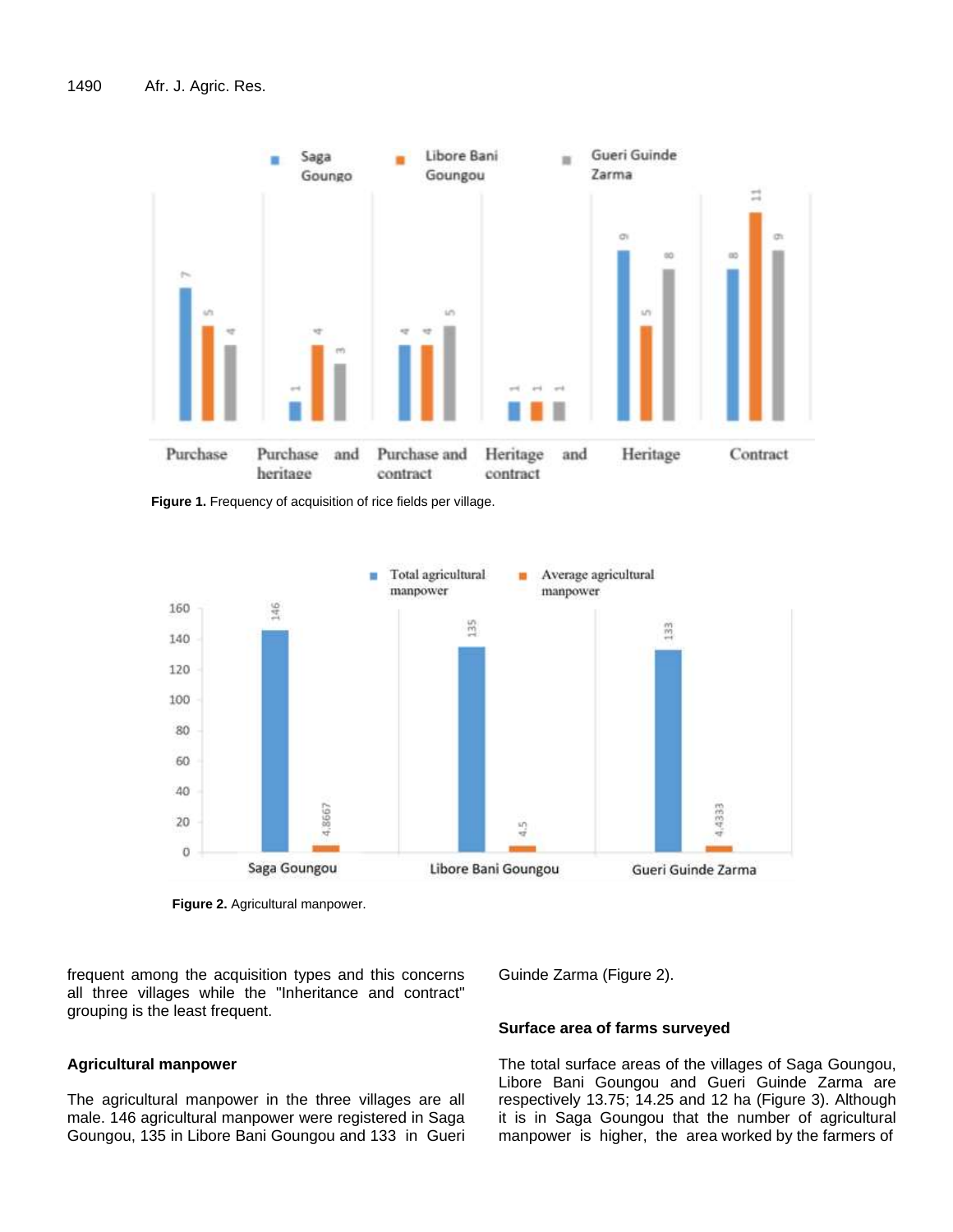

**Figure 3.** Surface area of farms.

Libore Bani Goungou is higher than that of the other two.

# **Machines and tools used**

It can be seen that despite the use of motorized and animal-drawn tools, manual tools continue to be used by the farmers of these three villages. Regarding motorized tools, the highest number was observed at the level of tillers. It is 37 with an average of 1.23  $\pm$  2.38 for the farmers of Libore Bani Goungou against 35 with an average of 1.16  $\pm$  2.25 for Gueri Guinde Zarma and 34 with an average of 1.13  $\pm$  2.19 for Saga Goungou. No significant difference was found between the three villages (ddl = 2;  $F = 0.15$ ;  $p = 0.985$ ). However, the tests on the samples show a significant difference in the three villages (t= 2.831; ddl = 29;  $p = 0.008$ ). For animal-drawn plows, the highest number was observed in Saga Goungou where 45 were counted with an average of 1.2  $\pm$  2.9 against 41 with an average of 1.36  $\pm$  4.94 in Libore Bani Goungou and 40 with an average of  $1.33 \pm 4.82$  at Gueri Guinde Zarma. The comparison of the means between the villages shows no significant difference (ddl  $= 2$ ; F= 0.13; p = 0.987). Similarly, the test on the sample from each village does not show any significant difference (t = 1.516; ddl = 29,  $p = 0.140$ ). For manual tools, the highest number of hoes was found in Gueri Guinde Zarma (53) with an average of  $1.76 \pm 6.39$ against 48 with an average of 1.6  $\pm$  3.09 in Saga Goungou, and 41 with an average of 1.36  $\pm$  4.94 at Libore Bani Goungou (Table 1). No significant difference was obtained between the means of the three villages  $\text{(ddl = 2; F = 0.13; p = 0.987)}$ . As for the test on the sample, it only showed a significant difference in Sqga Gorou (t = 2.835; ddl = 29,  $p = 0.008$ ). In the farms of these 90 respondents, only two tractors were identified.

Figure 4 shows the type of acquisition of motorized and animal-drawn tools. For motorized tools, the type of acquisition by rent is more dominant for the three villages. As for animal-drawn tools, the most dominant type of acquisition is by purchase. For hand tools, their acquisition types are 100% purchase for the three villages.

# **Productivity and labor**

Work productivity and labor for the same energy source remain the same in the three villages (Table 2). On the other hand, the labor taking into account the different energy sources does not remain the same. Thus, the productivity of motorized, animal-drawn and manual plowing works are respectively 8 h/ha, 1 days/ha (12 h/ha) and 10 persons /days /ha, while the cost of labor per hectare is 32 000 FCFA for motorized plowing, 28 000 FCFA for animal-drawn plowing and 20 000 FCFA for manual plowing.

Transplanting and harvesting is done manually. For transplanting, productivity and the cost of labor per hectare are respectively 12 h and 30 000 FCFA. Harvesting takes place in three stages which are cutting, threshing and winnowing. Productivity and the cost of labor per hectare for the harvest are respectively 32 h and 72 000 FCFA. For manual and motorized shelling, productivity is 12.5 and 125 kg/h, respectively, while the cost of labor is 1 000 and 1 250 FCFA per bag of 100 kg,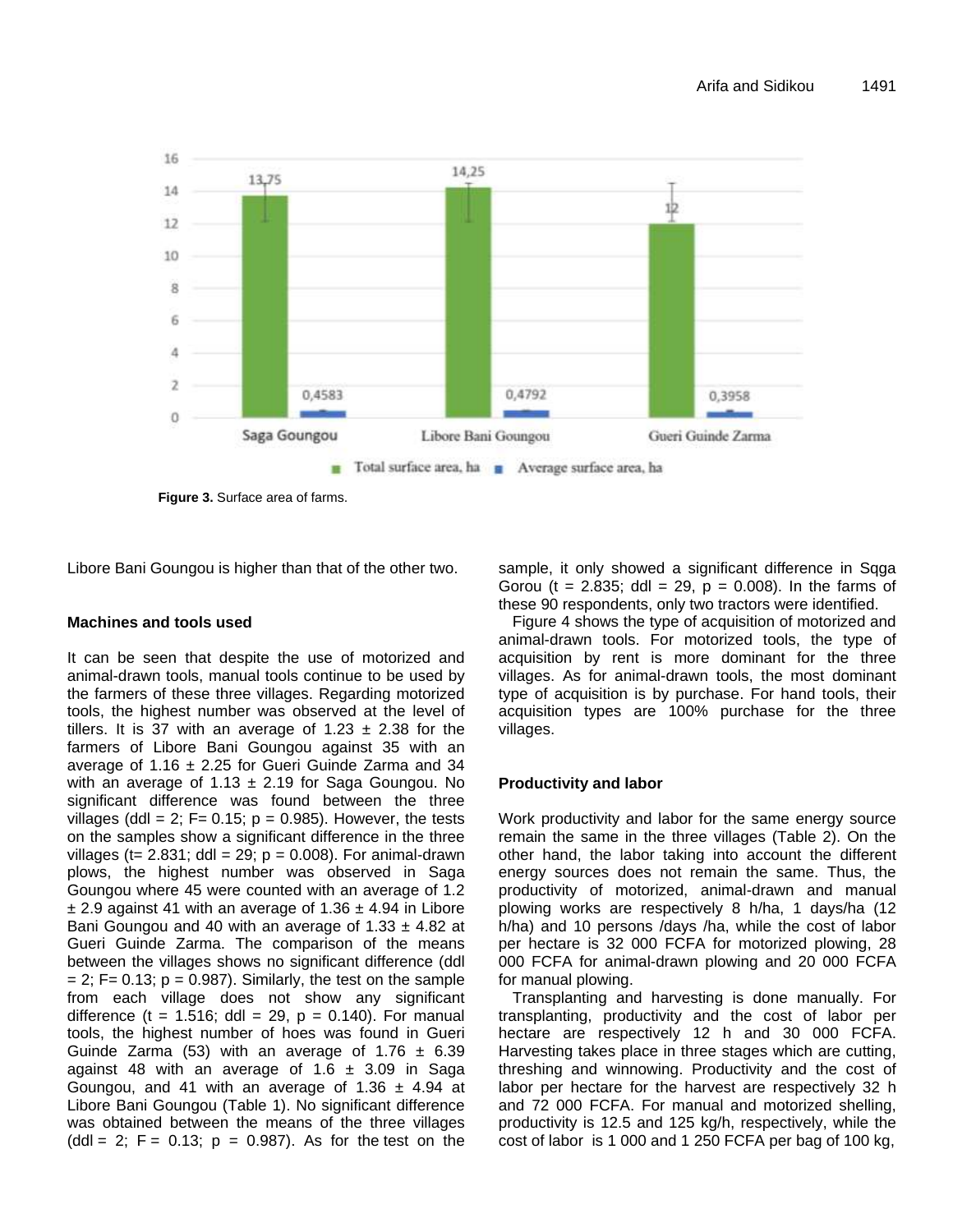## **Table 1.** Equipment used.

|                     | Saga Goungou   |                                 |                     | Libore Bani Goungou |                                 |                     | <b>Gueri Guinde Zarma</b> |                                 |                      |
|---------------------|----------------|---------------------------------|---------------------|---------------------|---------------------------------|---------------------|---------------------------|---------------------------------|----------------------|
| <b>Designation</b>  | T Nb           | <b>Average Nb</b><br>per farmer | <b>Stand</b><br>Dev | T Nb                | <b>Average Nb</b><br>per farmer | <b>Stand</b><br>dev | T <sub>Nb</sub>           | <b>Average Nb</b><br>per farmer | <b>Stand</b><br>dev. |
| Tractors            | 1              | 0.03                            | 0.06                | 1                   | 0.03                            | 0.06                | 0                         | $\Omega$                        | 0                    |
| <b>Tillers</b>      | 34             | 1.13                            | 2.19                | 37                  | 1.23                            | 2.38                | 35                        | 1.16                            | 2.25                 |
| Motor pumps         | 3              | 0.1                             | 0.36                | 2                   | 0.06                            | 0.24                | 2                         | 0.06                            | 0.24                 |
| <b>Dehullers</b>    | $\overline{2}$ | 0.06                            | 0.24                | 1                   | 0.03                            | 0.12                | 1                         | 0.03                            | 0.12                 |
| <b>Plows</b>        | 45             | 1.5                             | 2.9                 | 41                  | 1.36                            | 4.94                | 40                        | 1.33                            | 4.82                 |
| Hoes                | 48             | 1.6                             | 3.09                | 47                  | 1.56                            | 5.67                | 53                        | 1.76                            | 6.39                 |
| Cattle carts        | 21             | 0.7                             | 1.35                | 20                  | 0.66                            | 2.41                | 23                        | 0.76                            | 2.77                 |
| Donkey carts        | 9              | 0.3                             | 0.58                | 10                  | 0.33                            | 1.20                | 7                         | 0.23                            | 0.84                 |
| <b>Sickles</b>      | 40             | 2.58                            | 4.82                | 47                  | 1.56                            | 5.67                | 34                        | 1.13                            | 4.10                 |
| Dabas               | 37             | 1.23                            | 4.46                | 35                  | 1.16                            | 4.22                | 47                        | 1.56                            | 5.67                 |
| Mortars and pestles | 13             | 0.43                            | 1.56                | 10                  | 0.33                            | 1.20                | 16                        | 0.53                            | 1.93                 |
| <b>Barrels</b>      | 17             | 0.56                            | 2.05                | 17                  | 0.56                            | 2.05                | 21                        | 0.7                             | 2.53                 |

T Nb - Total number; Avr Nb per farmer - Average number per farmer; Stand Dev - Standard deviation.





respectively.

# **Energy used during tillage**

The areas worked with animal traction during the first plowing for the three villages are higher than those worked with manual tools (Figure 5). The village of Libore Bani Goungou has the largest surface area worked with animal traction (13.375 ha) and that of Gueri Guinde Zarma has the largest surface area worked with manual tools (1.5 ha). The average surface area worked in animal traction for the three villages is 12.125 ha while that worked by hand which is 1.25 ha. During the second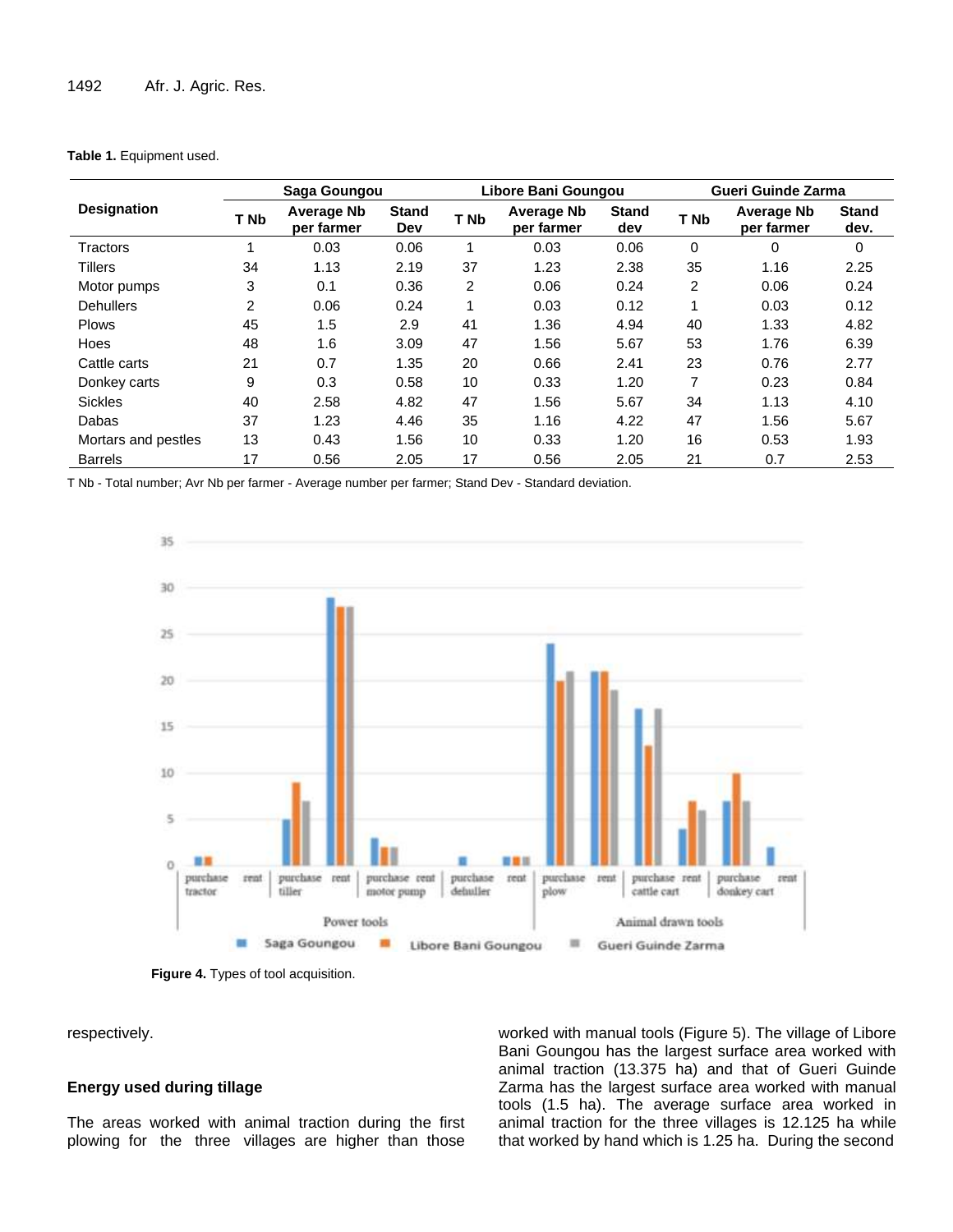#### **Table 2.** Productivity and cost of labor.

|                                                  | Saga Goungou        |    |                         | Libore Bani Goungou |                        | Gueri Guinde Zarma    |                        |
|--------------------------------------------------|---------------------|----|-------------------------|---------------------|------------------------|-----------------------|------------------------|
| <b>Designations</b>                              | <b>Productivity</b> |    | Labor cost.<br>FCFA*/ha | <b>Productivity</b> | Labor cost.<br>FCFA/ha | Labor<br>productivity | Labor cost.<br>FCFA/ha |
| Motorized plowing, h/ha                          | 8                   |    | 32 000                  | 8                   | 32 000                 | 8                     | 32 000                 |
| Animal-drawn plowing (1 pair of oxen), Nd/ha     | 1(12 h)             |    | 28 000                  |                     | 28 000                 |                       | 28 000                 |
| Manual plowing (Hoes), (P/d/ha)                  | 10                  |    | 20 000                  | 10                  | 20 000                 | 10                    | 20 000                 |
| Manual transplanting, (P/d/ha),                  | $12 \overline{ }$   |    | 30 000                  | $12 \overline{ }$   | 30 000                 | 12                    | 30 000                 |
|                                                  | Cuting              | 12 | 30 000                  | 12                  | 30 000                 | 12                    | 30 000                 |
| Manual harvest with sickle and barrel), (P/d/ha) | Threshing           | 12 | 30 000                  | 12                  | 30 000                 | 12                    | 30 000                 |
|                                                  | Winnowing           | 8  | 12 000                  | 8                   | 12 000                 | 8                     | 12 000                 |
| Motorized dehulling, Kg/h                        | 125                 |    | 1 000/100 kg bag        |                     | 1250/100kg bag         | ۰                     | 1250/100 kg bag        |
| Manual dehulling, Kg/h                           | 12.5                |    | 000/100 kg bag          |                     | 1 000/100kg bag        | 2                     | 000/100 kg bag         |

<sup>1</sup>USA\$ = 551.13 FCFA**\*** (2021.07.31); Nd/ha – Number of days per hectare; P/d/ha – Number of persons per day per hectare.

plowing (leveling), the work was 100% carried out by the intermediate motorization (tillers) in all the farms surveyed.

## **DISCUSSION**

This study conducted in the Niger River Area aims to find ways and means to understand the role of mechanization in rice cultivation. The results of this study showed that no women are on the list of farmers. This is explained by the fact that women have limited access to land at the level of the Hydro Agricultural Facilities. These results confirmed those of Mahaman et al. (2015) according to which, in Niger, of the 23,107 farmers counted in the 33 irrigation schemes, there are only 615 women, or 3% of the total workforce. The methods of acquiring rice fields for the 90 respondents are diversified. Each farmer has at least one type of plot acquisition. Inheritance and contract are the most frequent

with respective rates of 24.4 and 32.2%. These results do not comply with the data in the activity report of ONAHA (2013), which notified that, whatever the duration of the operating contract, it will not be able to create for the operator an alienable, divisible and transferable priority right. For motorized tools, the type of acquisition by rent is more dominant for the three villages. As for animal-drawn tools, the most dominant type of acquisition is purchase. These results confirm those of Saley (2020) where he reported that for all the coupling equipment listed, purchase is the most frequent mode of acquisition (53.18%). The total surface areas of rice farms in the villages of Saga Goungou, Libore Bani Goungou and Gueri Guinde Zarma are respectively 13.75; 14.25 and 12 ha. Although it is in Saga Goungou that the number of agricultural manpower is higher, the surface area worked by the farmers of Libore Bani Goungou is larger than that of the other two. This is explained by the fact that mechanization is used more by the farmers of Libore Bani Goungou

compared to the other two villages. These results agree with those of Bordet (1997), which reflected that, for farmers, mechanization responds to several challenges, such as producing more for the same work and/or increasing the cultivated areas. Studies by Mrema et al. (2008) had shown that initiatives aimed at improving productivity by promoting mechanization led to results below expectations, which is inconsistent with the results found. The average surface area worked in animal traction per village is 12.125 ha why that worked by hand is only 1.25 ha during the first plowing. This shows how well animal traction is adopted and mastered in this area. The productivity of the works remains the same at the level of the three villages for the same source of energy but varies according to the types of sources used. Thus, the productivity of motorized plowing works with the help of the tiller, with animal traction (1 pair of oxen) and manual are respectively 8 h/ha, 1 d/ha (12 h/ha) and 10 P/d/ha. This shows that even with the small engine the work efficiency is higher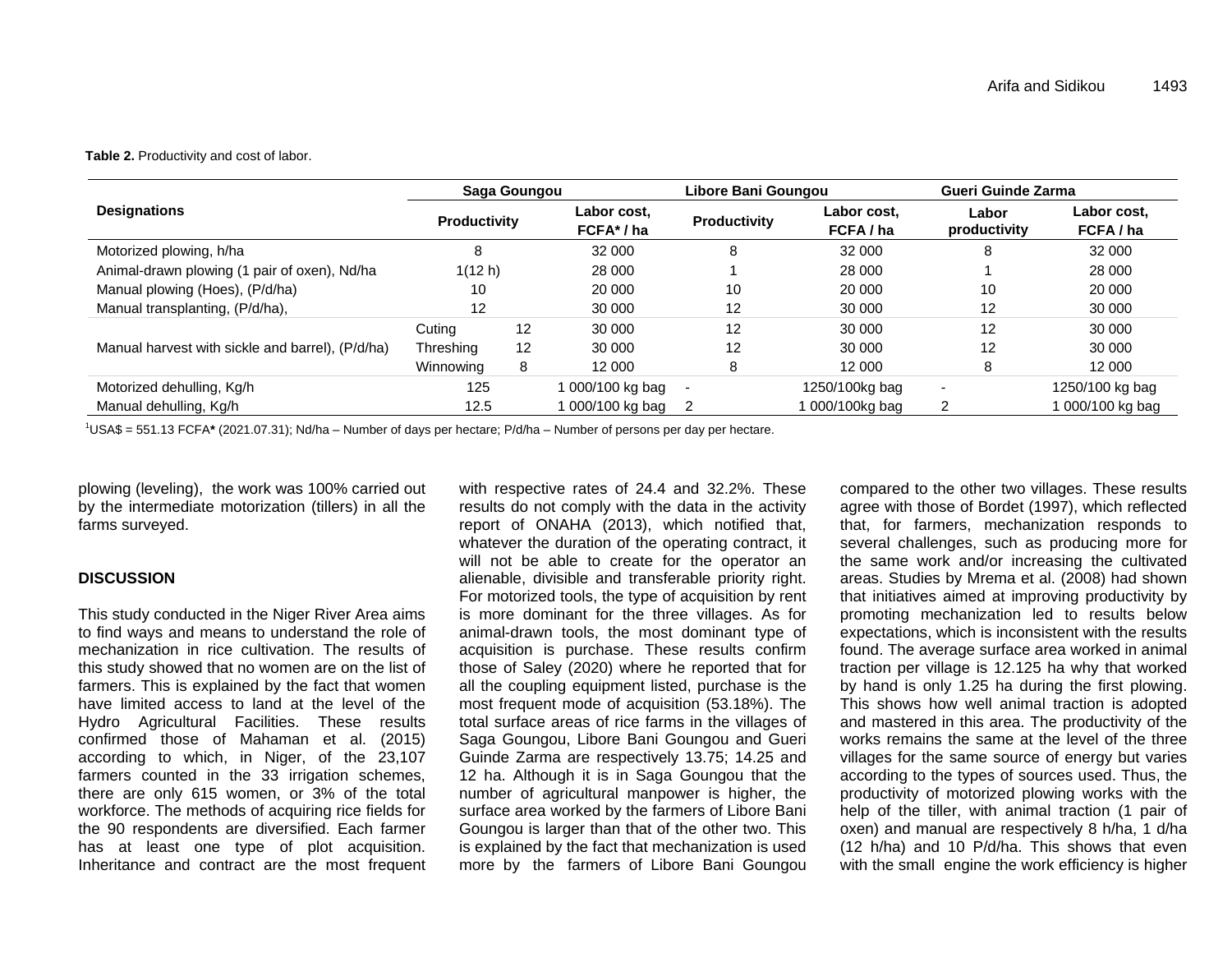

**Figure 5.** Surface area worked with animal traction and manual tools.

compared to the other two sources of energy and the quality of work is better. During the second plowing (leveling) all the work was carried out 100% by the intermediate motorization (tillers). It can be seen that despite the use of motorized and animal-drawn tools, manual tools continue to be used by the operators of these three villages. For motorized tools, the highest number was observed at the level of tillers. The largest number of these tillers was recorded in Libore Bani Goungou where it is 37 with an average of  $1.23 \pm 2.38$ against 35 with an average of 1.16  $\pm$  2.25 for Gueri Guinde Zarma and 34 with an average of  $1.13 \pm 2.19$  for those of Saga Goungou. However, only two tractors were recorded at the level of all the farms surveyed in these three villages. This confirms the results of Faostat (2001) where he reported that less than 5%, and most often less than 1% of farms own tractors.

# **Conclusion**

This study revealed the importance of mechanization in rice cultivation in the Niger River region, particularly in the villages of Saga Goungou, Libore Bani Goungou and Gueri Guinde Zarma. Through this research, it was notified that only the government agency (ONAHA) can contract the plot to farmers in this zone but in practice all types of acquisition of plots have been identified with the inheritance and contract being the most common. For the acquisition of animal drawn and motorized tools, purchase and rent are the most common. Animal traction is the most used source of energy during the first plowing, but farmers still continue to use hand tools because harvesting (cutting, threshing, winnowing) and transplanting are carried out exclusively manually. The intermediate engine is used by all farmers during the second plowing (leveling). In intermediate motorization, the plowing of a hectare is carried out in 8 h of time, in animal traction (a pair of oxen) it takes one day and manually it takes 10 persons to plow a hectare in one day. Mechanization increases the areas developed, reduces the hardship of agricultural activities and improves the quality of work by reducing labor and working time. However, this study only focused on the Niger River region. These results clearly show that mechanization improves agricultural production in this area.

# **CONFLICT OF INTERESTS**

The authors have not declared any conflict of interests.

## **REFERENCES**

- Abdourahamane IMN, Addam KS, Warouma A, Amadou OA, Jens BA (2020). Intensification of Pearl Millet Production in Niger through Mechanized Sowing and Weeding, Seed Priming, Seed Treatment, and Microdosing. Agronomy 12 p.
- AGRHYMET (2006). Détermination des surfaces et estimation de la production de riz hors AHA 43 p.
- Bichat H (1984). La culture attelée dans les pays de l'Afrique de l'ouest: note de synthèse. Université de Claud Bernard (France) 42 p.
- Bordet D (1997). Mécanisation des travaux agricoles en Afrique Subsaharienne. Propositions d'intégration de la mécanisation agricole dans les stratégies de développement rural. Rapport d'études. CTA, Wageningen, Pays- Bas 77 p.
- Clarke L, Bishop C (2002). Farm Power-Present and Future Availability